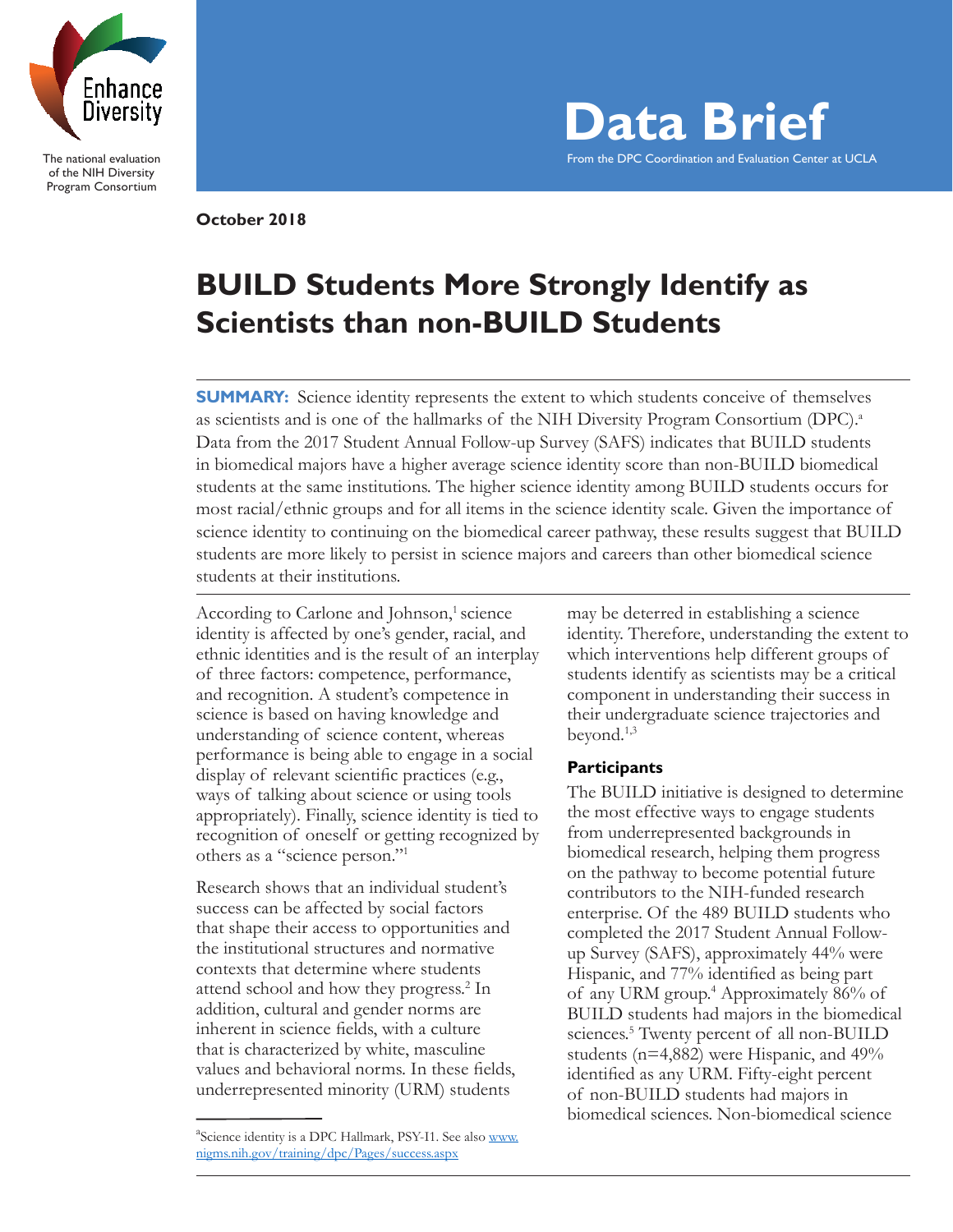majors identified as BUILD students included studies in political science and arts but are not included in subsequent analyses.<sup>b</sup>

#### **BUILD Student Science Identity**<sup>6</sup>

The average science identity score for all BUILD biomedical science students was 61.9 compared to 56.1 for non-BUILD biomedical students (Table 1; minimum=30, maximum=70). Science identity in this dataset was rescored so that the mean for all respondents combined from the BUILD sites is 50 with a standard deviation of 10. The scores for both BUILD and non-BUILD groups were higher than the normalized mean of 50 (standard deviation=10), indicating that biomedical students who took the SAFS 2017 survey had a higher than average science identity than all survey respondents, which included nonbiomedical students.

BUILD students' scores also surpassed those of their ethnic/racial non-BUILD peers in

biomedical majors. Simple cross-tabulations show the average science identity scores for those in biomedical majors is higher for all BUILD students than for all non-BUILD students. BUILD students who identified as Hispanic, Black, White, or other URM had statistically significant higher science identity scores than non-BUILD biomedical students of the same race/ethnicity (Table 1).

BUILD biomedical majors include natural & life sciences, and related engineering (Biomedical Natural Sciences), and social & behavioral sciences (Biomedical Social Sciences).<sup>5</sup> Figure 1 shows that science identity was higher for BUILD students than non-BUILD students in both types of biomedical majors. All results were statistically significantly different, showing that the higher science identity scores of BUILD students are consistent across different types of majors**.**

The science identity construct is calculated based on responses to four survey items. The majority of BUILD biomedical science majors have a sense of satisfaction conducting important research (93% agreement or

|                                  | <b>BUILD</b>   |                           | <b>NON-BUILD</b> |              |
|----------------------------------|----------------|---------------------------|------------------|--------------|
|                                  | $\overline{n}$ | Mean (SD)                 | $\mathsf{n}$     | Mean (SD)    |
| <b>All Biomedical Students</b>   | 346            | 61.9 $(6.9)^*$            | 1834             | 56.1 $(8.7)$ |
| <b>Race/Ethnicity</b>            |                |                           |                  |              |
| Hispanic                         | 181            | 62.6 $(6.9)*$             | 499              | 56.7 $(9.0)$ |
| <b>Black or African American</b> | 66             | 61.4 $(6.7)^*$            | 279              | 56.7 $(9.0)$ |
| Other URM                        | 21             | 62.6 $(5.6)^*$            | 116              | 55.6 (9.2)   |
| Asian                            | 37             | 59.9 $(7.1)$              | 377              | 55.5(7.7)    |
| White                            | 4 <sub>1</sub> | 61.8 $(7.3)$ <sup>*</sup> | 563              | 55.5(8.7)    |

# TABLE 1. MEAN SCIENCE IDENITY OF BUILD AND NON-BUILD STUDENTS IN BIOMEDICAL MAJORS – SCORES BY RACE/ETHNICITY

\**p*<.05 BUILD v. Non-BUILD; Hispanic = any race; all other groups are only those who identify as non-Hispanic; Other URM = American Indian, Native Hawaiian or Other Pacific Islander, any who identify as two or more races with one being from a historically underrepresented racial/ethnic group.

Data from the 2017 Student Annual Follow-up Survey of BUILD institutions.

<sup>&</sup>lt;sup>b</sup> The SAFS includes those who were ever BUILD students, even if they changed their majors or were otherwise not BUILD students at the time of the survey.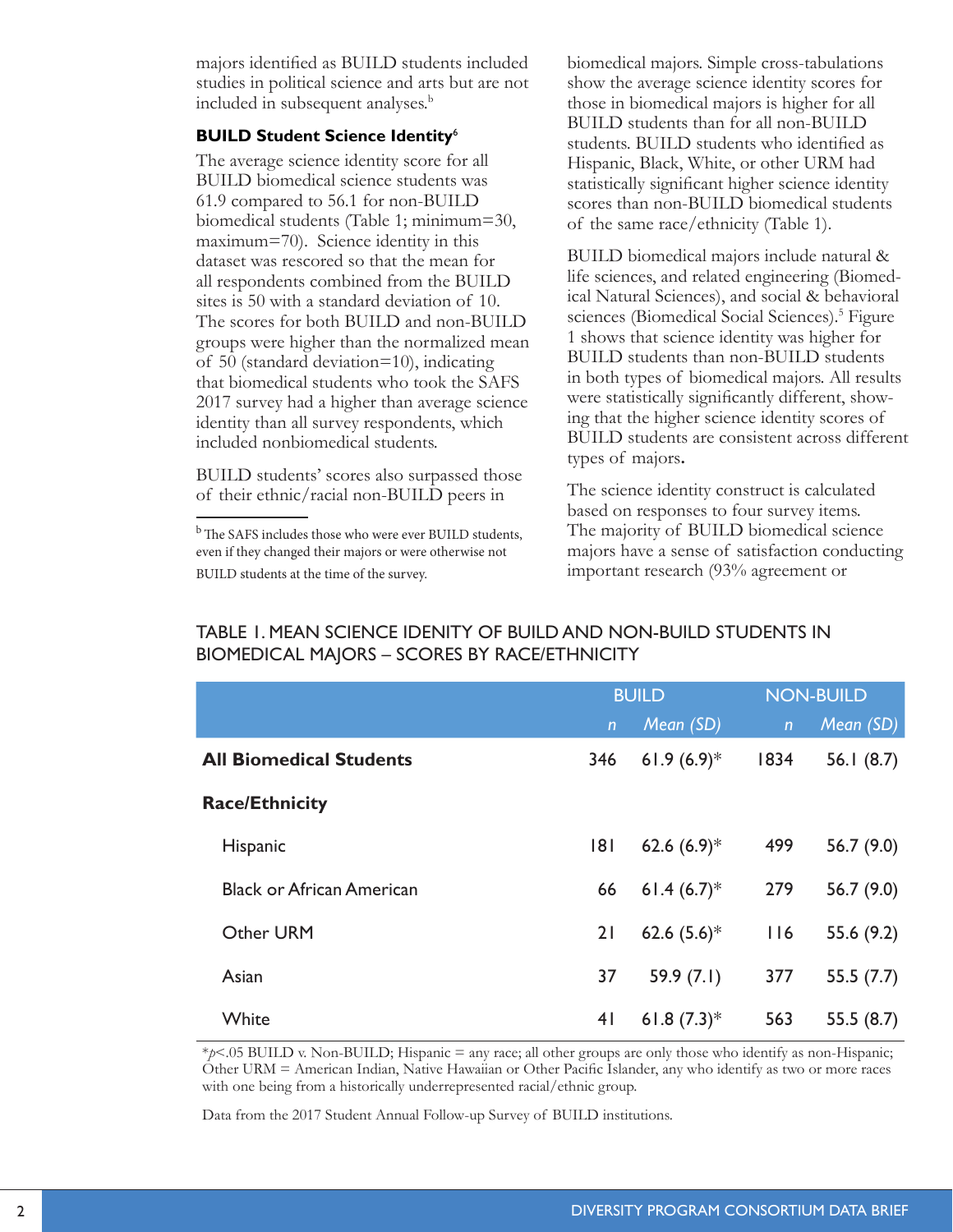# FIGURE 1. MEAN SCIENCE IDENTITY SCORES - BUILD AND NON-BUILD STUDENTS IN DIFFERENT TYPES OF BIOMEDICAL MAJORS



 $*_{p}$  < .001

# FIGURE 2. LEVELS OF AGREEMENT ON SCIENCE IDENTITY ITEMS – BUILD AND NON-BUILD STUDENTS IN BIOMEDICAL MAJORS



#### BUILD (n=352-354); Non-BUILD (n=1861-1958)

\* All differences in strongly agree/agree between BUILD and non-BUILD are significant at p<.001.